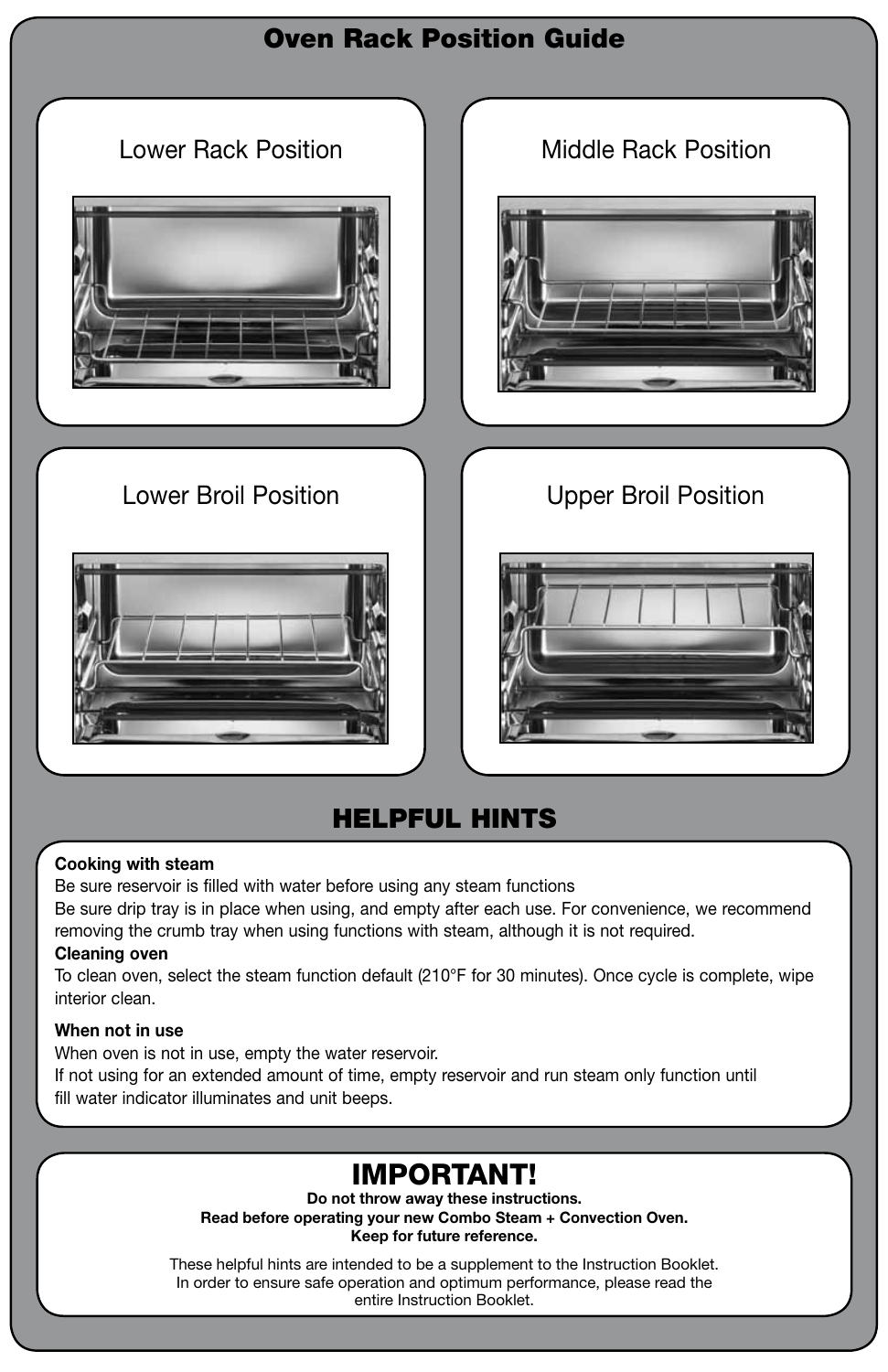# QUICK START GUIDE



# Cuisinart Combo Steam + Convection Oven

## BENEFITS OF COOKING WITH STEAM

Enjoy the ease and delicious results of cooking in a countertop convection oven with full steaming capability! Your new Combo Steam + Convection Oven offers 9 single and combination functions that produce foods browned and crispy on the outside and moist and juicy on the inside. Steam vegetables, fish, poultry or rice. Steam-broil fish fillets or steam-bake a succulent 4½ lb. chicken. You can even use steam to proof bread, rolls, homemade pretzels and doughnuts faster, then steam-bake them all for bakery-quality results!

# Cooking Functions

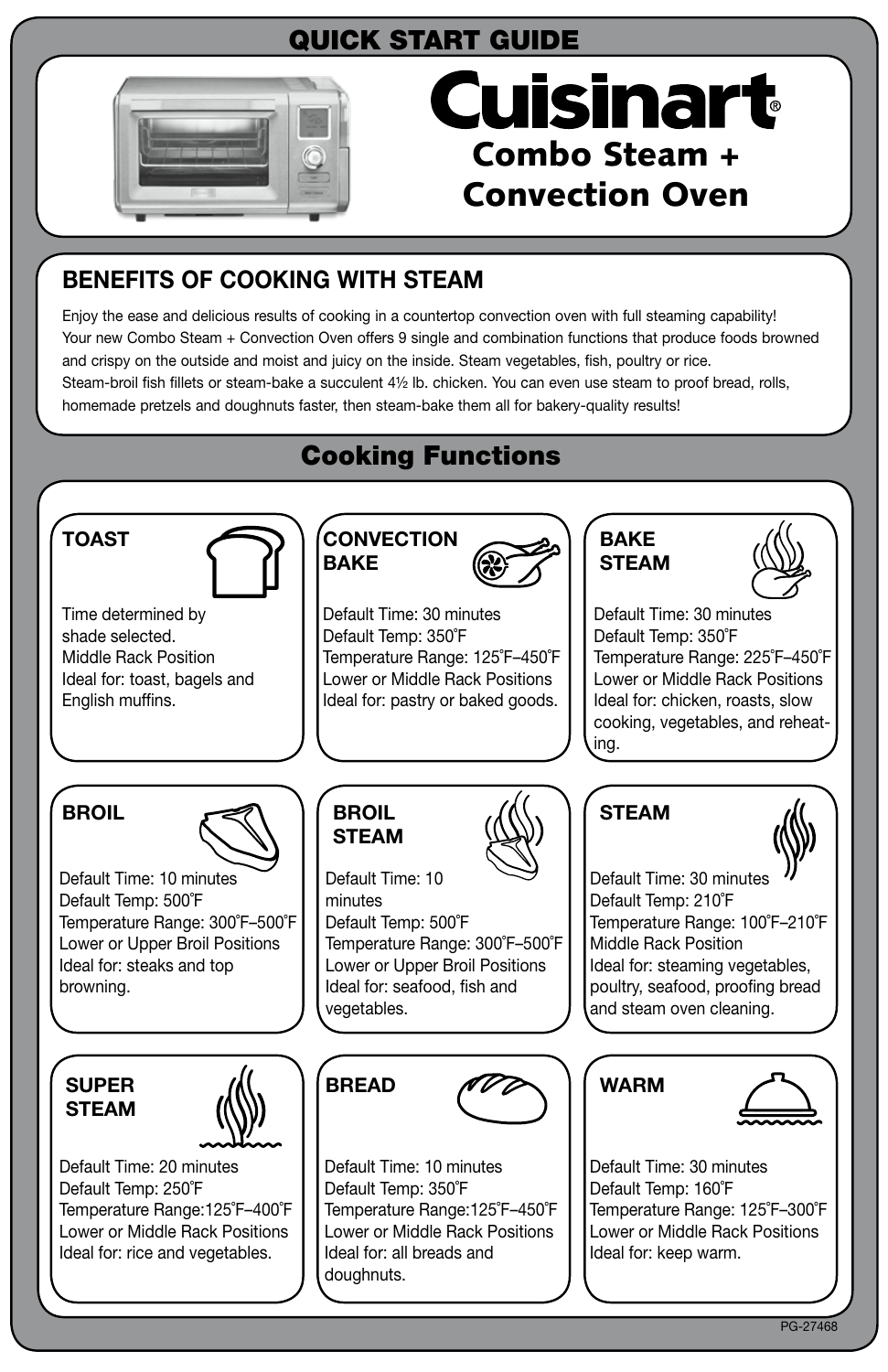### Getting to Know Your Control Panel



Ŧ ADD WATER Add Water – Add water indicator will illuminate and unit will continuously beep and shut off when the reservoir needs to be filled. Fill reservoir and replace on oven. Wait 10 seconds and press the program button. Oven will automatically resume at the point cooking cycle was interrupted. A full reservoir should run for approximately 2 hours on a steam function.

 $\dot{\Omega}$  ,  $\dot{\Xi}$  ,  $\dot{\Xi}$  ,  $\dot{\Xi}$ 

Toast Shade – Scroll from 1 to 7 for light to dark toast. Always use crumb tray when toasting.



Active heating elements – Illuminate which heating elements are on for individual cooking functions.